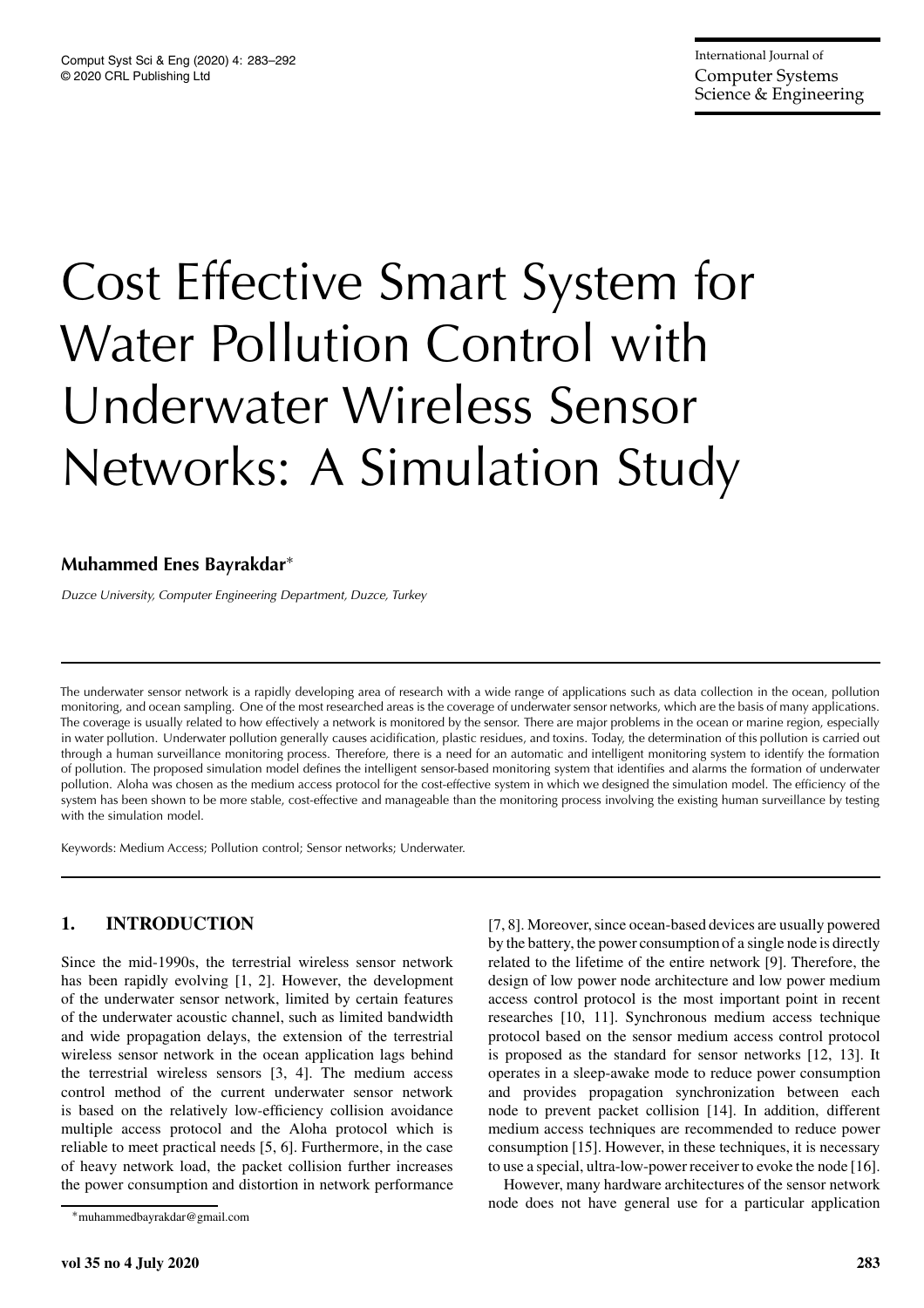[17, 18]. Therefore, the researchers lack a unified platform to test the practical performance of the protocols of medium access techniques of existing underwater sensor networks [19, 20]. Although the method of using universal equipment to test the performance of point-to-point communication within the underwater sensor network has been proposed as a reference, its energy consumption is slightly higher than expected by researchers [21].

Wahid et al. proposed a link-based routing protocol for underwater wireless sensor networks [20]. In the protocol they proposed, due to high error rates in the sensor networks, they addressed the issue of reliability. Therefore, they select a node that has the strongest link with the target during transmission as the next routing node. Using the NS-2 simulator, they compared the proposed protocol with the non-local routing protocol. With the results of the simulation, they emphasize that the proposed protocol shows more performance improvement [20].

Yu et al. investigated the sensor localization technique in underwater wireless sensor networks for underwater environments [18]. In underwater environments, they emphasized that the radio frequency signal is not suitable for underwater use due to the extremely limited spread. Therefore, underwater sensor networks need to be constructed with acoustic modems. Therefore, they needed a new localization algorithmto determine the position of each sensor. First, they examined the localization techniques for terrestrial environments. Then they presented the appropriate algorithm for underwater use. Finally, they evaluated the underwater based localization algorithm using different conditions between the communication range of the sensor node, the number of nodes and the position of the reference node [18].

Because low energy, high speed, and low cost are a prerequisite for underwater sensor networks, Byeon et al. have designed and implemented an underwater modem using a general-purpose waterproof sensor in their work [12]. They have also carried out some experiments in a water tank containing two point-to-point modems. According to their experiments, they emphasize that almost error-free communication is possible at a distance of 1 meter with a data rate of 1 kbps. However, with the increase in the data rate, the quality of communication has been rapidly deteriorated [12].

Katti et al. examined different sensor setup schemes and their impact on the coverage area [22]. They compared triangular, grid and hexagonal based sensor placement schemes for maximum coverage. Accordingly, they calculated the number of sensor nodes required in each case to achieve the desired coverage area [22].

The proposed simulation model defines the intelligent sensorbased monitoring system that identifies and alarms the formation of underwater pollution. Aloha was chosen as the medium access protocol for cost-efficient and low power consumption in the system we designed the simulation model. Based on the concept of software radio technology, this design and architecture work in a sleep-awake mode to ensure both generality and low power consumption. Riverbed Modeler and MATLAB software were used for the design and architecture of the simulation model. The design of each sensor node is configured to detect underwater pollution. The efficiency of the system is more stable and manageable than the monitoring process involving existing human surveillance by testing with the simulation

model. The underwater sensor network we design provides a suitable hardware platform for future work on the medium access control protocol.

Main contributions of this research are as follows: (i) priority classes, namely, oxidation-reduction potential, pH, conductivity, flow are taken into consideration to acquire the most important sensor data packets primarily, (ii) Aloha based medium access technique is employed for underwater sensor nodes, (iii) throughput performance, and average delay are evaluated, (iv) analytical results obtained from Matlab software are validated with the simulation results obtained from Riverbed software, and (v) to the best of authors knowledge, Aloha based smart system for pollution control in underwater wireless sensor networks is designed and simulated in Riverbed software for the first time in the literature.

## **2. A SMART SYSTEM FOR WATER POLLUTION CONTROL**

In this study, a cost-effective medium access protocol for pollution control in underwater wireless sensor networks was designed and simulated. After the foundation and design of the proposed network structure were completed, it was simulated with Riverbed Modeler software. To determine whether a particular region in the seas or oceans is clean in terms of eatable fishing, it is thought that the chemical properties of the water in the sea can be monitored for a long time with the help of sensor nodes.

Riverbed Modeler software provides design, simulation and data collection properties. Riverbed Modeler also supports a comprehensive development environment that includes the modeling of wireless networks and distributed network systems. In Riverbed software, performance evaluation of a simulation model is evaluated by discrete event simulations. The source code of Riverbed Modeler is written in Proto C programming language.

### **2.1 Underwater Sensor Network Design and Simulation**

The underwater sensor network design shown in Figure 1 has a large number of sensors located underwater. The sensors communicate in an ad-hoc manner employing the Alohabased technique. The advantages of the Aloha technique over other access techniques are as follows: (i) Simple. (ii) No synchronization among users is required. (iii) Performs high throughput under light load conditions. (iv) The probability of collision decreases as the number of users decreases. (v) Adaptable to a changing station population. (vi) Transmission may start anytime.

When necessary, they transmit their data to each other and transfer their data to the surface node. They use the Alohabased technique, which is a cost-effective protocol as a medium access technique. There is also a surface node used to collect data from underwater sensor nodes. The task of the surface node is to transfer data from the sensor nodes to the coast station. The data collected by the coast station is monitored from any online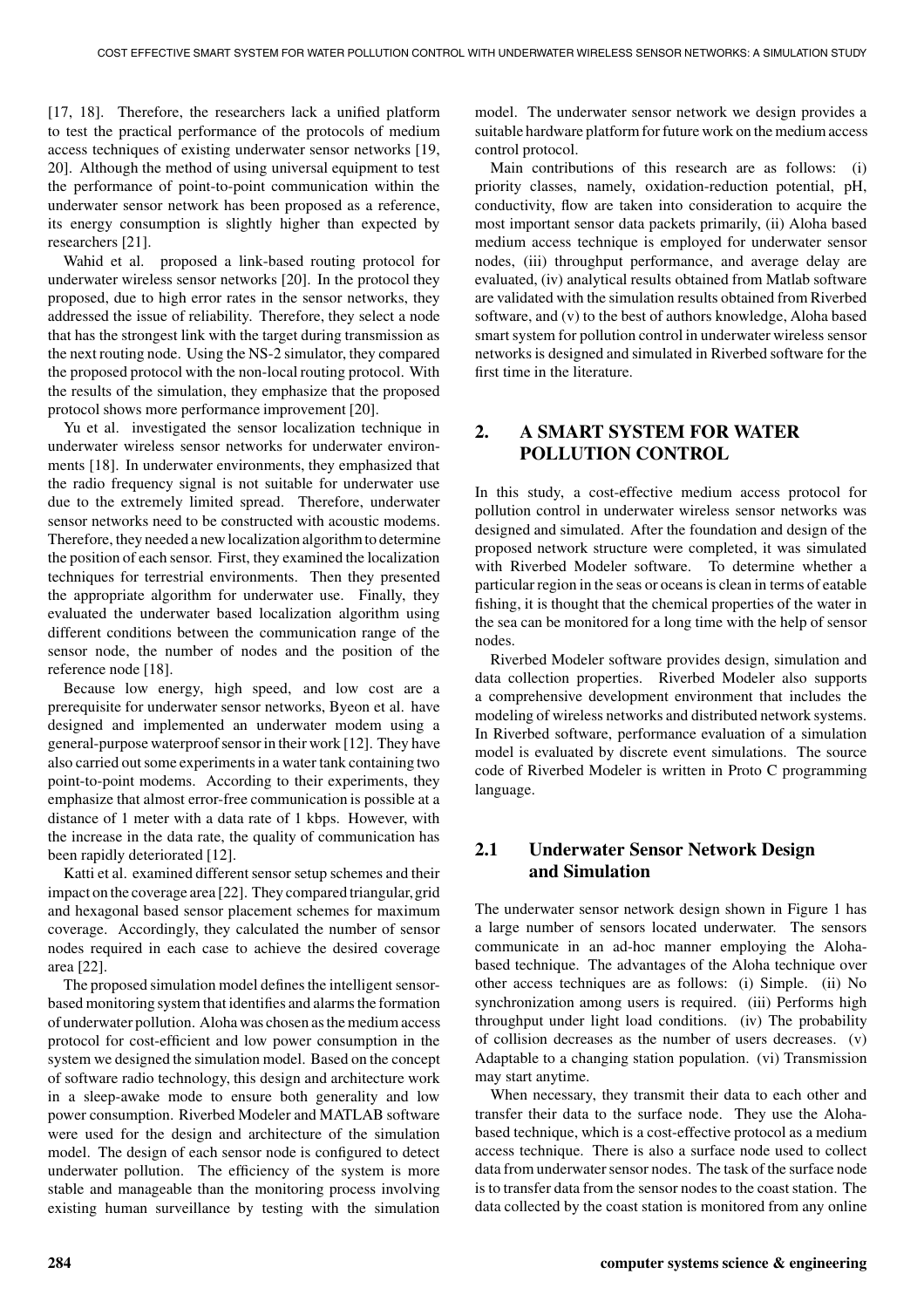

**Figure 1** Underwater sensor network design

| <b>Parameter</b> | <b>Value</b>   |
|------------------|----------------|
| Data rate        | 10 Kbps        |
| Packet size      | 50 byte        |
| Delay            | $25$ us        |
| Frequency        | $25$ Khz       |
| Simulation time  | 3600 sn        |
| Sending power    | $2 \text{ mW}$ |
| Receiving power  | $0.75$ mW      |
| Number of sensor | 22             |

|  | Table 1 Underwater sensor network simulation parameters. |  |  |  |  |
|--|----------------------------------------------------------|--|--|--|--|
|--|----------------------------------------------------------|--|--|--|--|

monitoring center in the vicinity or any remote smart device. The surface node is also a coordinating node that directs the data traffic of the underwater sensor nodes.

Table 1 shows the sensor network parameters used in the simulation model. The data rate is about 10 Kbps due to the nature of high density based underwater networks. For pollution control in underwater sensor networks, sensors such as pH, flow, conductivity and oxidation-reduction potential should be utilized.

A pH meter is used to determine the acidity or alkalinity of the solution [23]. pH is the concentration of hydrogen ions in the solution. When the probe is placed in a solution to measure the pH, hydrogen ions accumulate around the bulb and replace the metal ions from the bulb. The voltage of this electric flow is measured by the pH meter by converting it into pH value. An increase in acidity of the solution has a greater concentration of hydrogen ions that increases the voltage [24]. This increased voltage decreases the pH reading in the pH meter.

There are many different technologies used in the measurement of flow [23]. The choice of the most suitable type relies on a wide range of factors including the nature and viscosity of the fluid Differential pressure flow meters insert an obstruction in the flow stream to reduce the flow rate [25]. The flow rate is calculated by taking the difference between upstream and downstream pressures.

Measuring electrical conductivity in liquid substances is a highly powerful diagnostic and analytical tool in a range of

mobility. Oxidation-reduction potential measures the ability of a sea or ocean to cleanse itself or break down waste products, such as contaminants and dead plants and animals [23]. When the value is high, there is a lot of oxygen present in the water [25]. In

general, the higher the oxidation-reduction potential value, the healthier the sea or ocean is. However, even in healthy seas and oceans, there is less oxygen when getting closer to the bottom sediments [26].

applications An electrolyte is a liquid that contains ions. Hence the liquid quality can be assessed by determining the conductivity [24]. The liquid conductivity is based on two temperaturedependent parameters that include ion concentration and their

#### **2.2 Aloha Based Medium Access Technique**

In the Slotted Aloha technique, the time  $\alpha$  is divided into pieces equal to the length of the slots, equal to or greater than the duration of the packet [27, 28, 29]. Each sensor node can only send packets at the beginning of the time slot [30, 31, 32]. If there is a ready packet out of the beginning of the period of a node, it waits until the beginning of the next time slot [33, 34, 35].

In Figure 2; Packet 1, Packet 2, and Packet 3 are sent without collision, while Packet 4 and Packet 5 collide with each other. Therefore, these two packages need to be sent again in the next periods. In the Slotted Aloha technique, the time that the nodes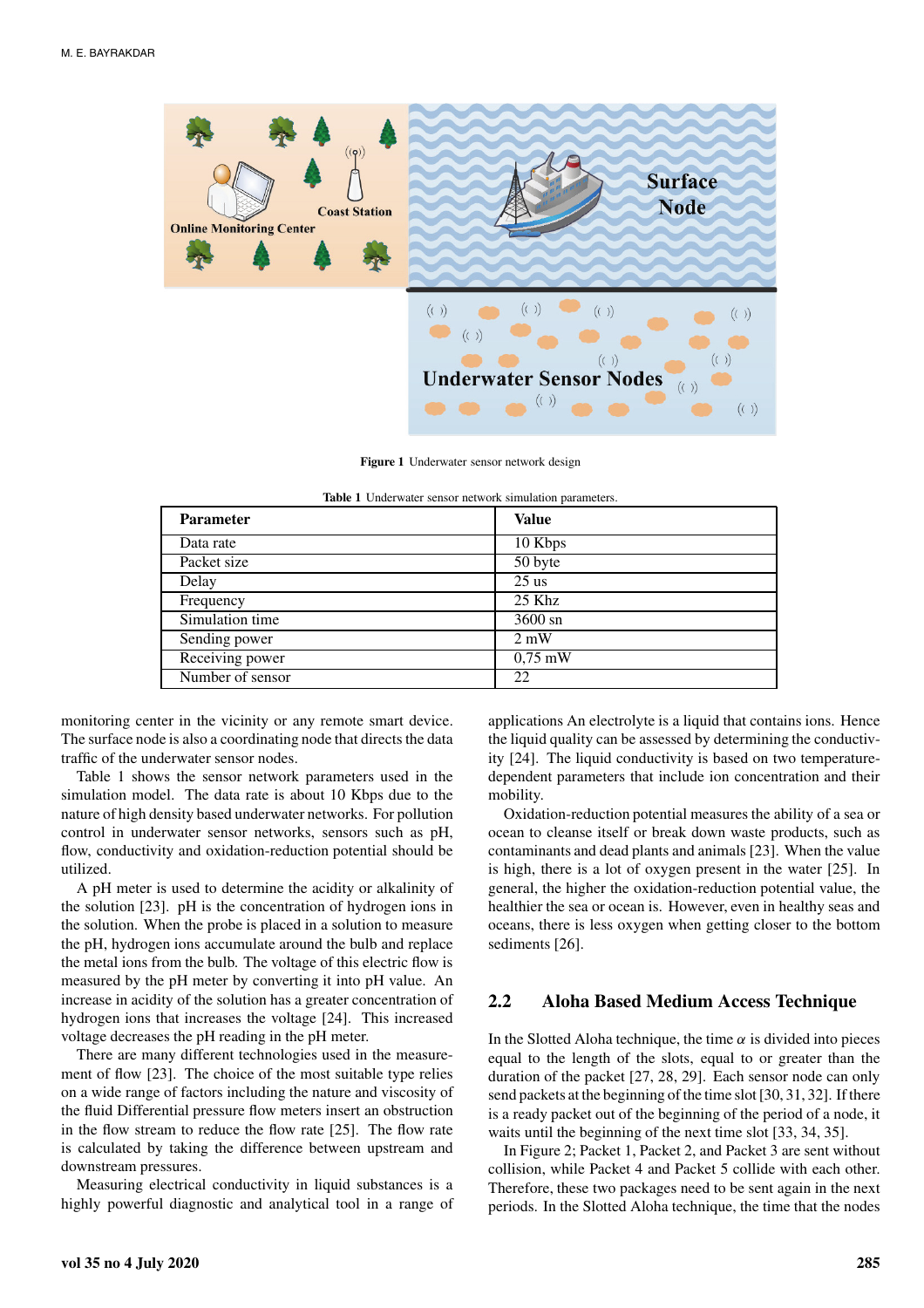

**Figure 2** Slotted Aloha technique sample packet transmission

wait before sending again determines the delay characteristics of the traffic. The critical time for Slotted Aloha is just a packet time because partial collisions do not occur. The possibility of no further submissions during the critical period is as below;

$$
e^{-G} \tag{1}
$$

where G is the average load. Throughput performance rate, S, is as follows;

$$
S = G * e^{-G} \tag{2}
$$

where the performance rate of the Slotted Aloha protocol is obtained. The performance rate is obtained when the maximum load is 1 and it is around 0.36. The delay expression of the Slotted Aloha technique D is given below;

$$
D = t_p + (e^G - 1)
$$
 (3)

where  $t_p$  is the propagation delay. The average delay is about 0.16 ms for the proposed underwater sensor network.

The positive aspects of the Slotted Aloha technique for underwater sensor networks are as follows: (i) Partial collisions are prevented as packet transmission is not initiated outside of time slots. (ii) In cases where a lot of packet transmission is carried out, it is more efficient than the systems operating according to the fixed allocation principle. (iii) Since it has a feedback system, it is ensured that the packets are transmitted successfully. (iv) It is easy to add and remove new node sensors to the underwater sensor network.

## **2.3 Priority Classes Among Underwater Sensor Nodes**

In this study, a non-preemptive priority model of the sensor node process for underwater wireless sensor networks is proposed. In the proposed system model, priority-based data traffic is employed to meet the requirements of the sensor nodes. Packets of sensor nodes are grouped into four different priority classes, i.e.; pH, flow, conductivity, and oxidation-reduction potential.

Because throughput performance and average delay are the most important parameters for underwater sensor networks, the analytical model and simulation model are evaluated using these parameters.

Oxidation-reduction potential data packets have the highest priority; pH data packets have the second-highest priority, conductivity data packets have the third-highest priority, while flow data packets have the lowest priority. In the non-preemptive priority model, the next packet waits until the continuing transmission is over even if the next packet has a higher priority than the present packet. Taking priority classes into account, the throughput performance of the proposed system is defined as below where  $P_C$  denotes priority classes:

$$
S = G * e^{-G} * P_C \tag{4}
$$

P*C* value changes according to the priority class of the sensor node. To calculate throughput performance for the highest priority class, oxidation-reduction potential, the following equation is defined:

$$
S = G * e^{-G} * (P_C - 0.05)
$$
 (5)

To calculate throughput performance for the second-highest priority class, pH, the following equation is defined:

$$
S = G * e^{-G} * (P_C - 0.1)
$$
 (6)

To calculate throughput performance for the third-highest priority class, conductivity, the following equation is defined:

$$
S = G * e^{-G} * (P_C - 0.15)
$$
 (7)

To calculate throughput performance for the lowest priority class, flow, the following equation is defined:

$$
S = G * e^{-G} * (P_C - 0.2)
$$
 (8)

According to the waiting time of sensor nodes with priority classes, the average delay is expressed as below where  $P_d$  denotes priority delay:

$$
D = [t_p + (e^G - 1)] * P_d
$$
 (9)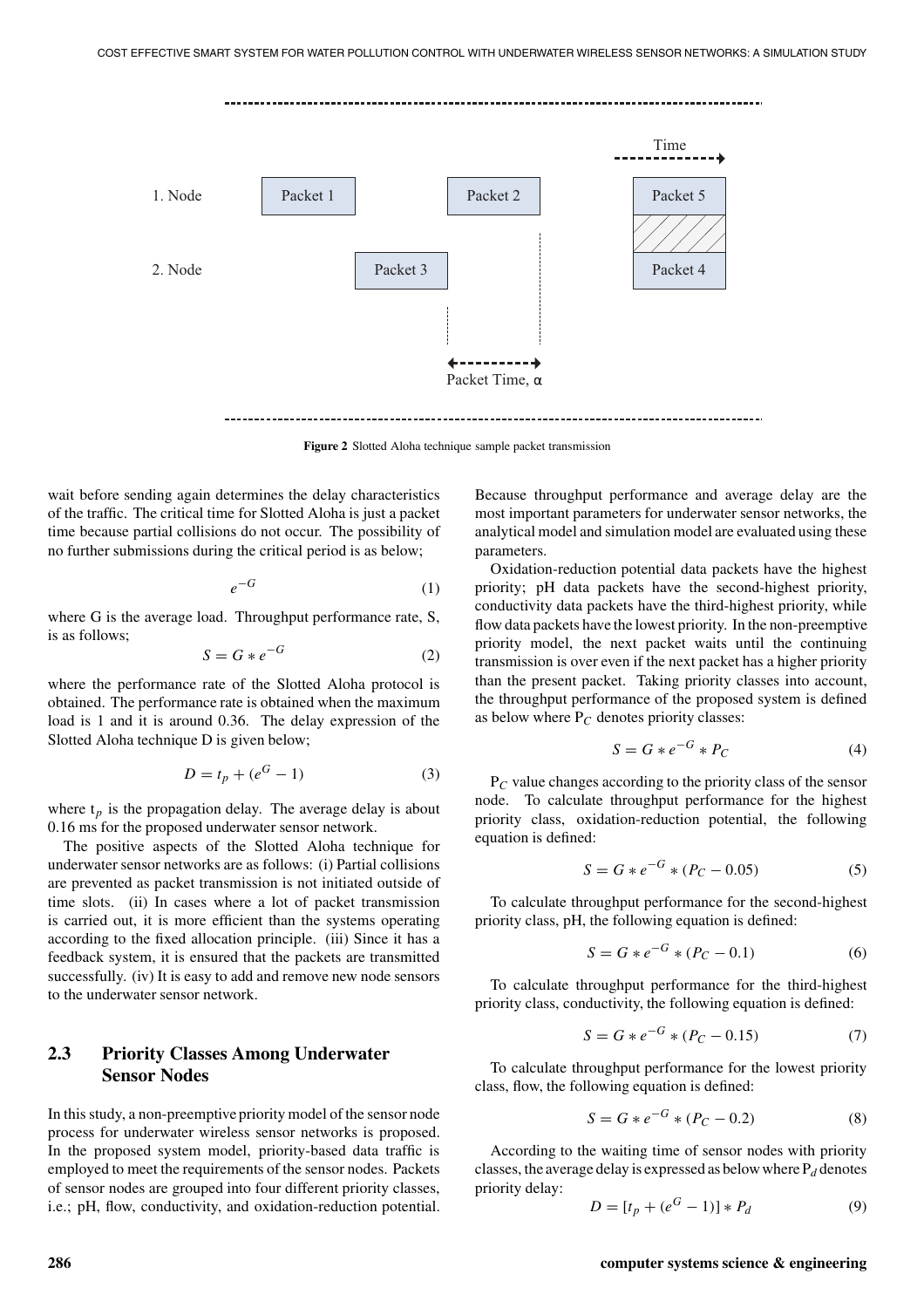

**Figure 3** Slotted Aloha technique throughput rate

P*d* parameter varies among 0.01 to 0.04 considering priority classes of different sensor nodes, i.e., 0.01 for highest priority class, 0.02 for the second-highest priority class, 0.03 for the third-highest priority class, and 0.04 for the lowest priority class.

#### **3. GRAPHICAL RESULTS**

In this section, analytical and simulation of the proposed underwater sensor network are analyzed with comparative graphical results. Analytical results obtained from Matlab software are validated with the simulation results obtained from Riverbed software [36, 37].

Figure 3 shows a graphical result of the performance ratio of the Slotted Aloha technique according to the sensor network load.

When the graphical result in Figure 3 is examined, it is seen that the sensor network load varies between 0 and 6. The highest performance ratio is 0.36 is acquired when the network load is 1. Besides, the results of the mathematical model overlap with the results of the simulation model.

Figure 4 shows a graphical result of the delay analysis of the Slotted Aloha technique. When the graphical result is examined, it is seen that the delay value varies between 0.14 and 0.16 during the simulation period. The lowest latency is 0.15 in the middle of the simulation time. Also, the results of the simulation model overlap with the analytical model results.

Figure 3 and Figure 4 show the validity of the proposed underwater sensor network-based cost and delay efficient medium access technique owing to the condition that the

simulation model and analytical model results are very close. The findings clearly show that the cost-effective underwater sensor network model we developed the simulation model can be used in real underwater environments such as the sea, lake, etc. as it provides the targeted features.

In Figure 5, a graphical result of the throughput performance for high priority classes is shown. When the graphical result is examined, it is seen that the maximum throughput of the oxidation-reduction potential sensor node is about 0.35 when the sensor network load is 1. The throughput for the pH sensor is about 0.33 when the network load is 1. Besides, it is seen that the results of the analytical model overlap with the simulation model results.

In Figure 6, a graphical result of the throughput performance for low priority classes is shown. When the graphical result is examined, it is seen that the maximum throughput of the conductivity sensor node is about 0.32 when the sensor network load is 1. The throughput for the flow sensor is about 0.29 when the network load is 1. In addition, it is clearly seen that the results of the analytical model overlap with the simulation model results.

In Figure 7, a graphical result of the throughput performance for high priority classes is shown for the double data rate. When the graphical result is examined, it is seen that the maximum throughput of the oxidation-reduction potential sensor node is about 0.39 when the data rate is doubled. The throughput for the pH sensor is about 0.37 when the network load is 1 with the help of a double data rate. In addition, it is clearly seen that the results of the analytical model overlap with the simulation model results.

In Figure 8, a graphical result of the throughput performance for low priority classes is shown with the double data rate. When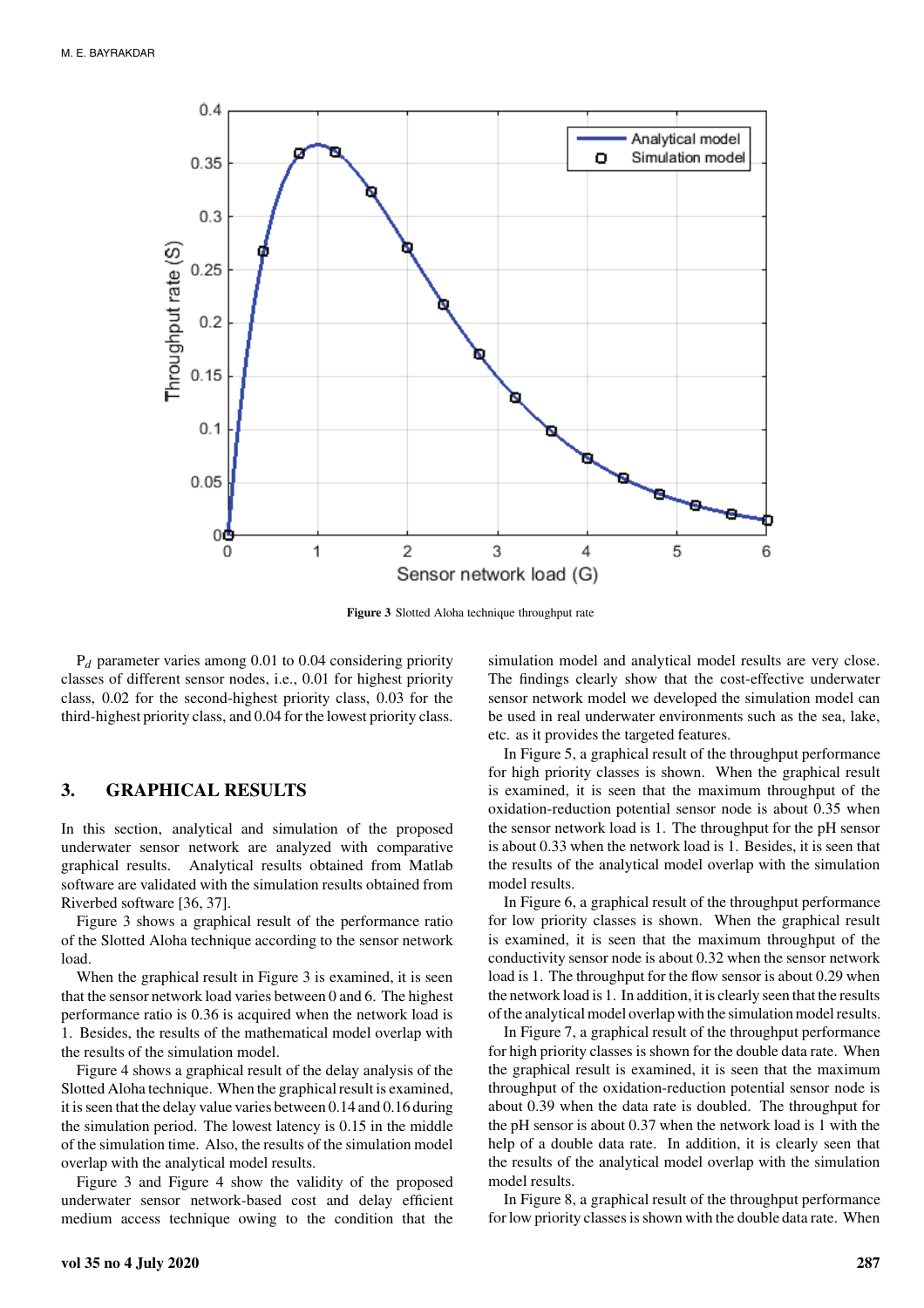

**Figure 5** Throughput for high priority classes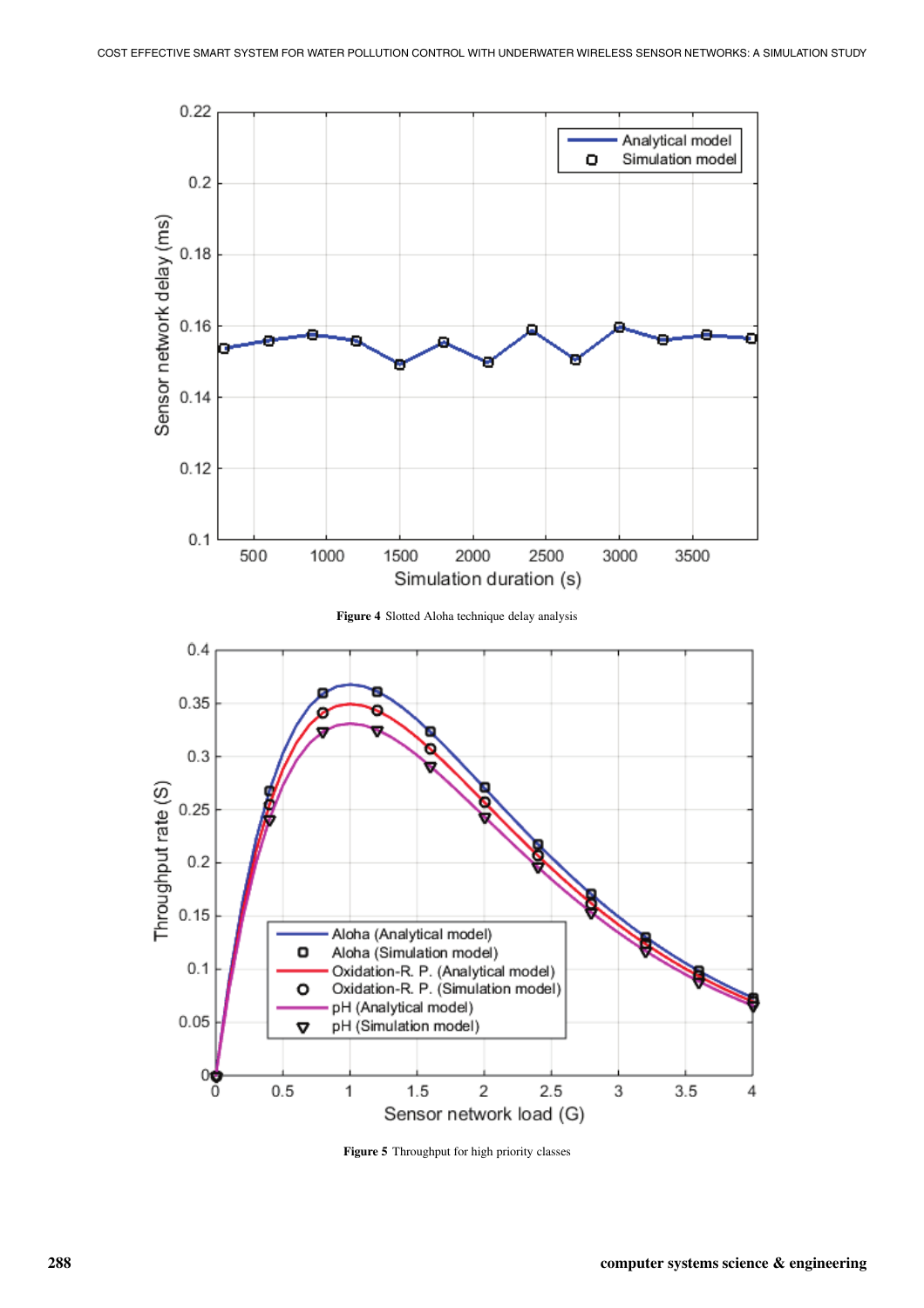

**Figure 6** Throughput for low priority classes



**Figure 7** Throughput for high priority classes with double data rate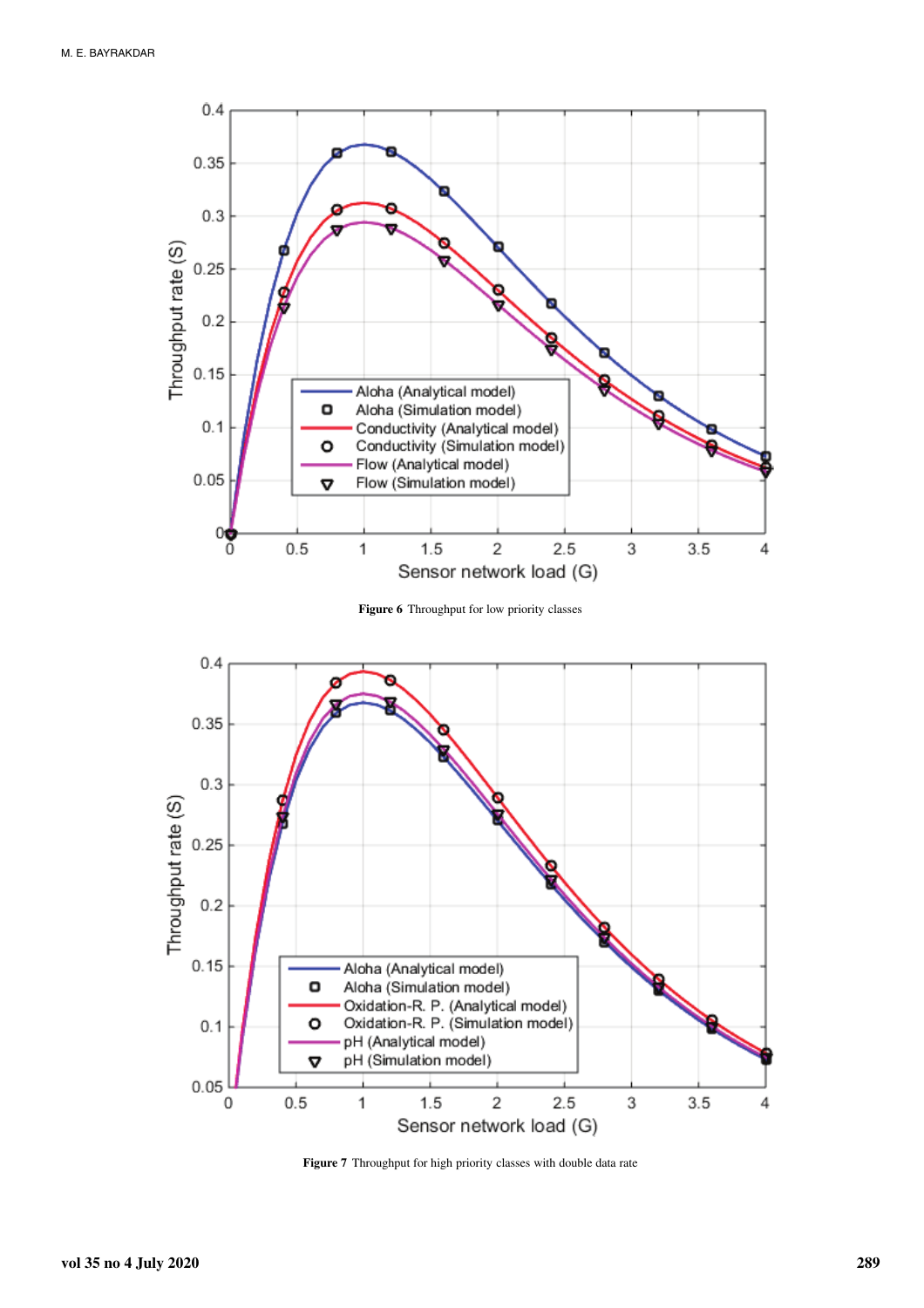

**Figure 8** Throughput for low priority classes with double data rate



**Figure 9** Delay analysis for high priority classes

the graphical result is examined, it is seen that the maximum throughput of the conductivity sensor node is about 0.36 when the data rate is doubled. The throughput for flow sensor is about 0.34 when network load is 1 with the help of a double data rate. In addition, it is clearly seen that the results of the analytical model overlap with the simulation model results.

Figure 9 shows a graphical result of the delay analysis of the high priority classes. When the graphical result is examined, it is seen that the delay value varies between 0.16 and 0.17 for the oxidation-reduction potential sensor during the simulation period. The delay value varies between 0.17 and 0.18 for pH sensors during the simulation period. In addition, it is clear that the results of the simulation model overlap with the analytical model results.

Figure 10 shows a graphical result of the delay analysis of the low priority classes. When the graphical result is examined, it is seen that the delay value varies between 0.19 and 0.2 for the flow sensor during the simulation period. The delay value varies between 0.18 and 0.19 for the conductivity sensor during the simulation period. In addition, it is clear that the results of the simulation model overlap with the analytical model results.

#### **4. CONCLUSION AND FUTURE WORK**

The proposed simulation model defines the intelligent sensorbased monitoring system that identifies and alarms the formation of underwater pollution. Aloha was chosen as the medium access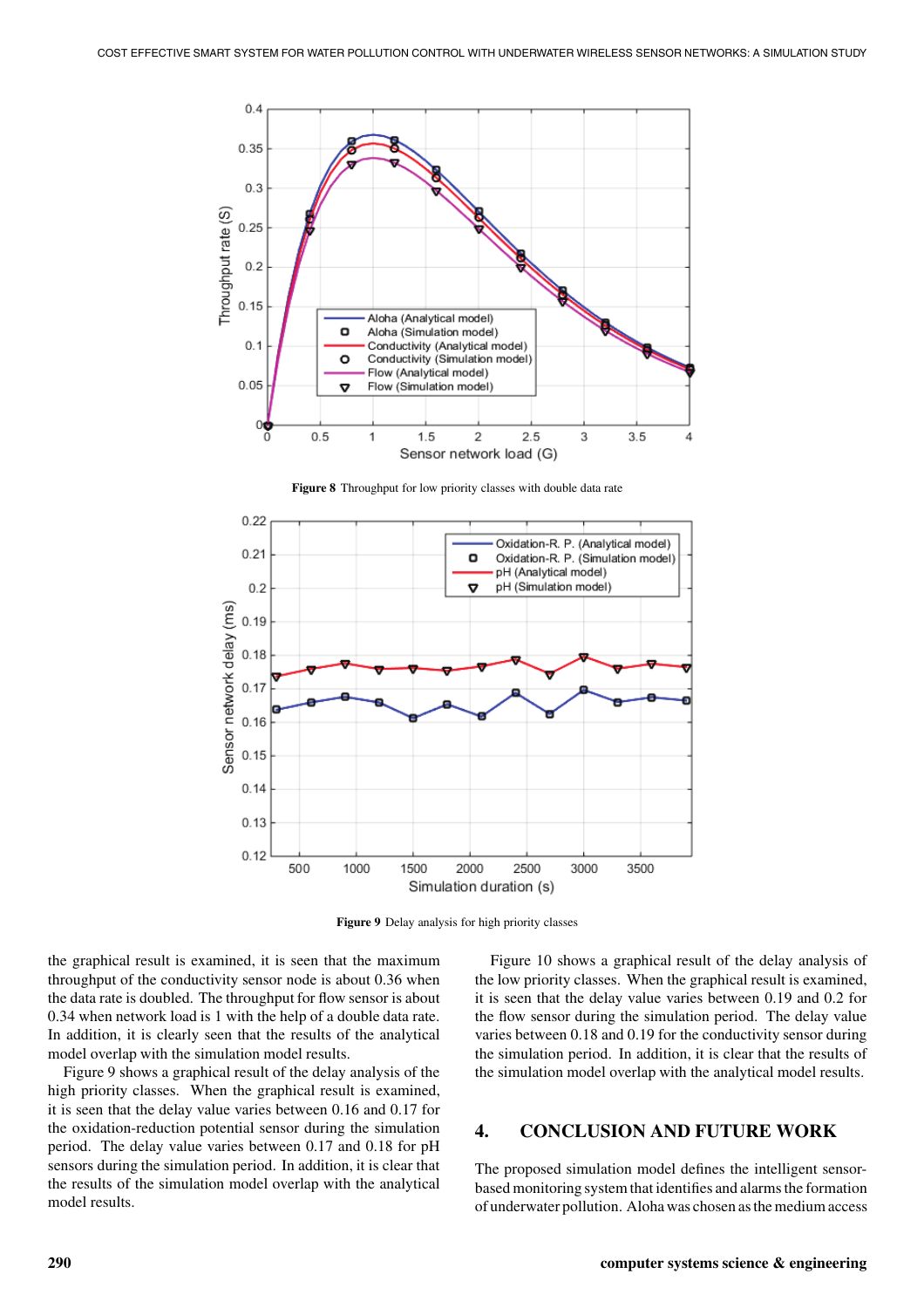

**Figure 10** Delay analysis for low priority classes

protocol in order to be cost-effective in the system we designed the simulation model. The efficiency of the system has been shown to be more stable and manageable than the monitoring process involving existing human surveillance by testing with the simulation model.

In future studies, this work can be carried out to solve different problems related to the monitoring system in underwater networks. Since underwater pollution monitoring and pollution control systems are not used in today's world as application, the designed systems can be tested on the simulation models and the results can be observed.

#### **ACKNOWLEDGEMENT**

I would like to thank my esteemed wife Sumeyye and my daughters Asel and Serra for their valuable support.

#### **REFERENCES**

- 1. Yu Yang, Zhang Xiaomin, P. Bo and Fu Yujing, Design of sensor nodes in underwater sensor networks, 2009 4th IEEE Conference on Industrial Electronics and Applications, Xi'an, 2009, pp. 3978– 3982.
- 2. Y. Chao, Autonomous underwater vehicles and sensors powered by ocean thermal energy, OCEANS 2016 - Shanghai, Shanghai, 2016, pp. 1–4.
- 3. T. Lee et al., A Study on the Low Power Communication for Underwater Sensor Network, 2011 IFIP 9th International Conference on Embedded and Ubiquitous Computing, Melbourne, VIC, 2011, pp. 420–423.
- 4. S. Park, B. Jo and D. Han, An efficient mac protocol for data collection in underwater wireless sensor networks, MILCOM 2009 - 2009 IEEE Military Communications Conference, Boston, MA, 2009, pp. 1–5.
- 5. S. Park, An efficient transmission scheme for underwater sensor networks, OCEANS 2009-EUROPE, Bremen, 2009, pp. 1–3.
- 6. S. Li, W. Wang and J. Zhang, Efficient deployment surface area for underwater wireless sensor networks, 2012 IEEE 2nd International Conference on Cloud Computing and Intelligence Systems, Hangzhou, 2012, pp. 1083–1086.
- 7. S. Basagni, L. Bölöni, P. Gjanci, C. Petrioli, C. A. Phillips and D. Turgut, Maximizing the value of sensed information in underwater wireless sensor networks via an autonomous underwater vehicle, IEEE INFOCOM 2014 - IEEE Conference on Computer Communications, Toronto, ON, 2014, pp. 988–996.
- 8. R. Rachman, E. P. Laksana, D. S. Putra and R. F. Sari, Energy Consumption at the Node in Underwater Wireless Sensor Network (UWSNs), 2012 Sixth UKSim/AMSS European Symposium on Computer Modeling and Simulation, Valetta, 2012, pp. 418–423.
- 9. N. Yashwanth and B. R. Sujatha, Wireless sensor node localization in underwater environment, 2016 International Conference on Electrical, Electronics, Communication, Computer and Optimization Techniques (ICEECCOT), Mysuru, 2016, pp. 339–344.
- 10. N. Goyal, M. Dave and A. K. Verma, Congestion control and load balancing for cluster based underwater wireless sensor networks, 2016 Fourth International Conference on Parallel, Distributed and Grid Computing (PDGC), Waknaghat, 2016, pp. 462–467.
- 11. M. Erol and S. Oktug, A localization and routing framework for mobile underwater sensor networks, IEEE INFOCOM Workshops 2008, Phoenix, AZ, 2008, pp. 1–3.
- 12. M. Byeon, B. Kim, J. Jeon and S. Park, Design and implementation of high-speed communication modem using ultrasonic sensors for underwater sensor networks, OCEANS 2008, Quebec City, QC, 2008, pp. 1–4.
- 13. Liu Guangzhong and Li Zhibin, Depth-Based Multi-hop Routing protocol for Underwater Sensor Network, 2010 The 2nd International Conference on Industrial Mechatronics and Automation, Wuhan, 2010, pp. 268–270.
- 14. I. Lazar, A. Ghilezan and M. Hnatiuc, Development of underwater sensor unit for studying marine life, 2016 IEEE 22nd International Symposium for Design and Technology in Electronic Packaging (SIITME), Oradea, 2016, pp. 82–85.